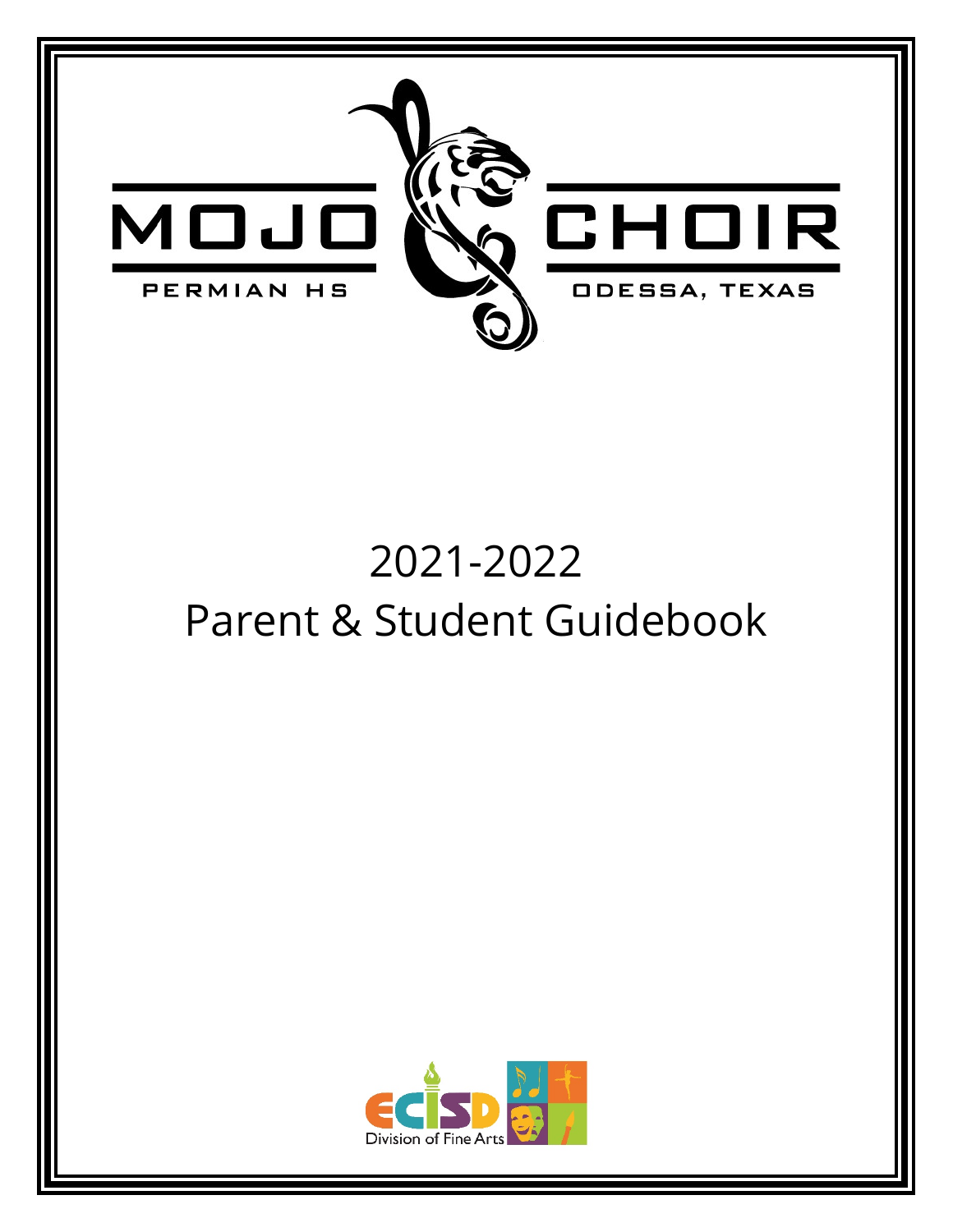# **MISSION STATEMENT**

<span id="page-1-0"></span>The Permian High School Choir Department provides choral music education of the highest quality to young people who represent highly diverse social, economic, and cultural backgrounds.

We aim to ignite a love of singing and to nurture the full expression of each individual's potential for artistic and personal excellence through the collaborative experience of choral music performance.

In partnership with parents and our community, we empower young people with the tools to become caring, responsible, and skilled individuals who find fulfillment in life-long learning and love of the arts.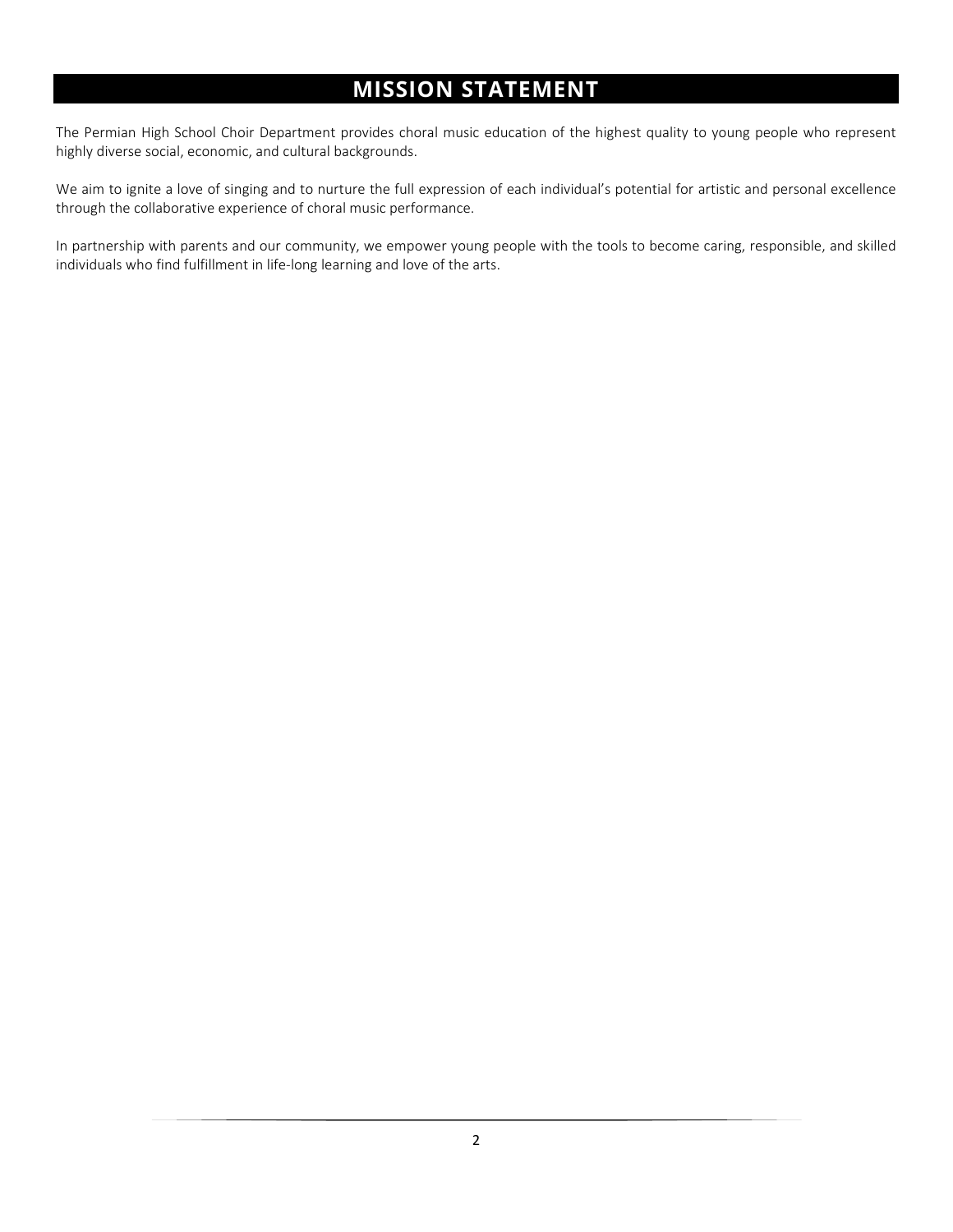# TABLE OF CONTENTS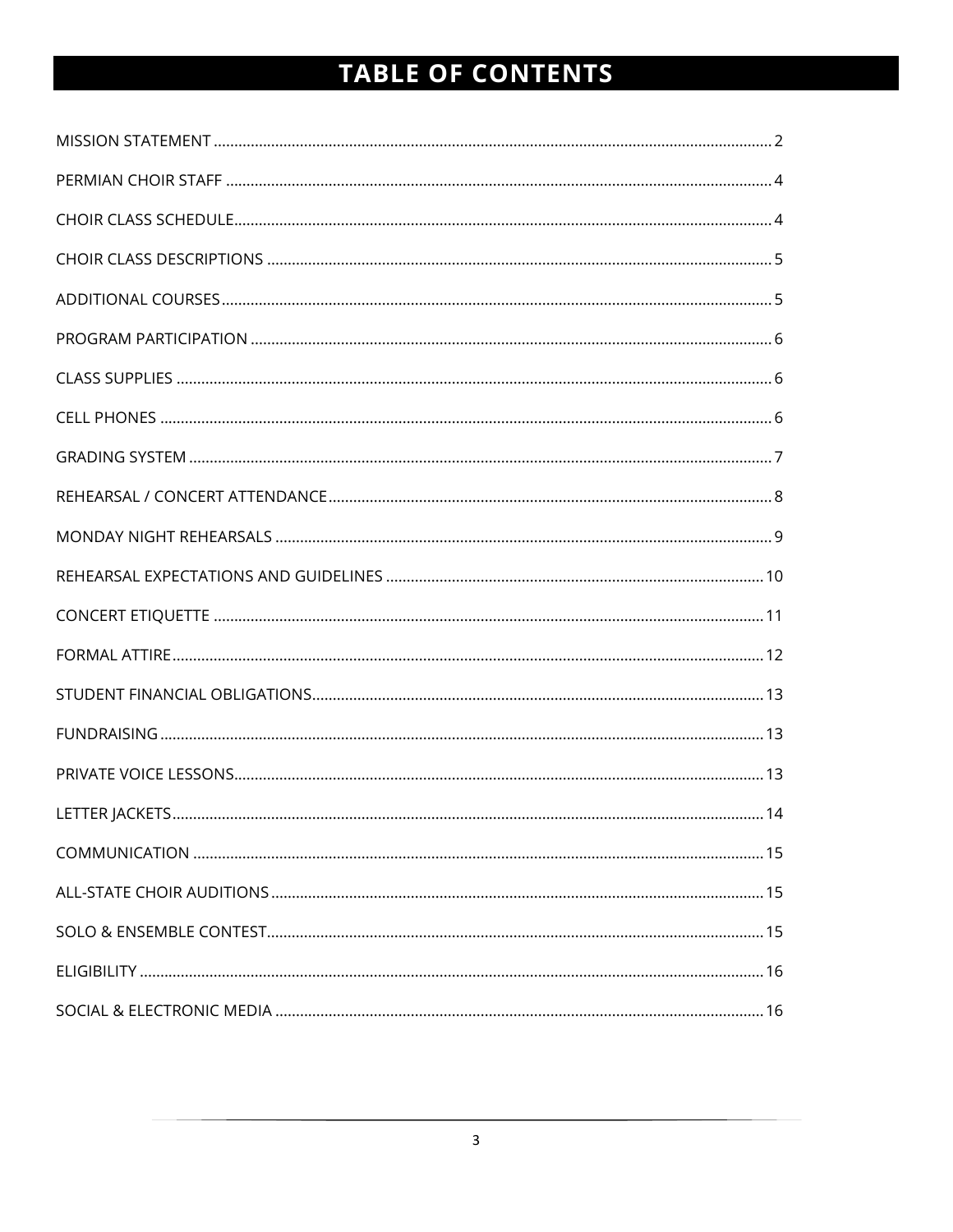# **PERMIAN CHOIR STAFF**

<span id="page-3-0"></span>Kenneth Sieloff

*Director of Choirs*

432-456-2399

Kenneth.Sieloff@ectorcountyisd.org

#### Stephanie Burton

*Associate Director of Choirs* 432-456-2391

Stephanie.Burton@ectorcountyisd.org

Jeb Harris

*Associate Director of Choirs* 432-456-2300

Jeb.Harris@ectorcountyisd.org

Permian HS Fax Number

432-456-0039

Permian Choir Website

[www.permianchoir.com](http://www.permianchoir.com/)

# **CHOIR CLASS SCHEDULE**

<span id="page-3-1"></span>

| <b>Period</b>   | <b>Time</b>              | <b>Class</b>                                | <b>Lead Teacher</b> |
|-----------------|--------------------------|---------------------------------------------|---------------------|
| 1 <sup>st</sup> | $8:45 - 9:35$ AM         | <b>Belle Chanson</b><br>(Non-Varsity Women) | Mrs. Burton         |
| 2 <sub>nd</sub> | $9:40 - 10:30$ AM        | Panther Chorale<br>(Non-Varsity Men)        | Mr. Harris          |
| 3 <sup>rd</sup> | $10:35 - 11:25$ AM       | Kantorei<br>(Varsity Mixed)                 | Mr. Sieloff         |
| 4 <sup>th</sup> | 11:30 AM - 12:20 PM      | Lunch/Homeroom                              |                     |
| 5 <sup>th</sup> | $12:25 - 1:15$ PM        | <b>Black Magic</b>                          | Mr. Sieloff         |
| 6 <sup>th</sup> | $1:20 - 2:10 \text{ PM}$ | Voca Lyrica<br>(Varsity Women)<br>୍ୟ        | Mrs. Burton         |
|                 |                          | Cantus<br>(Varsity Men)                     | Mr. Harris          |
| 7 <sup>th</sup> | $2:15 - 3:05$ PM         | Music Theory                                | Mrs. Burton         |
| 8 <sup>th</sup> | $3:10 - 4:00$ PM         | Conference                                  |                     |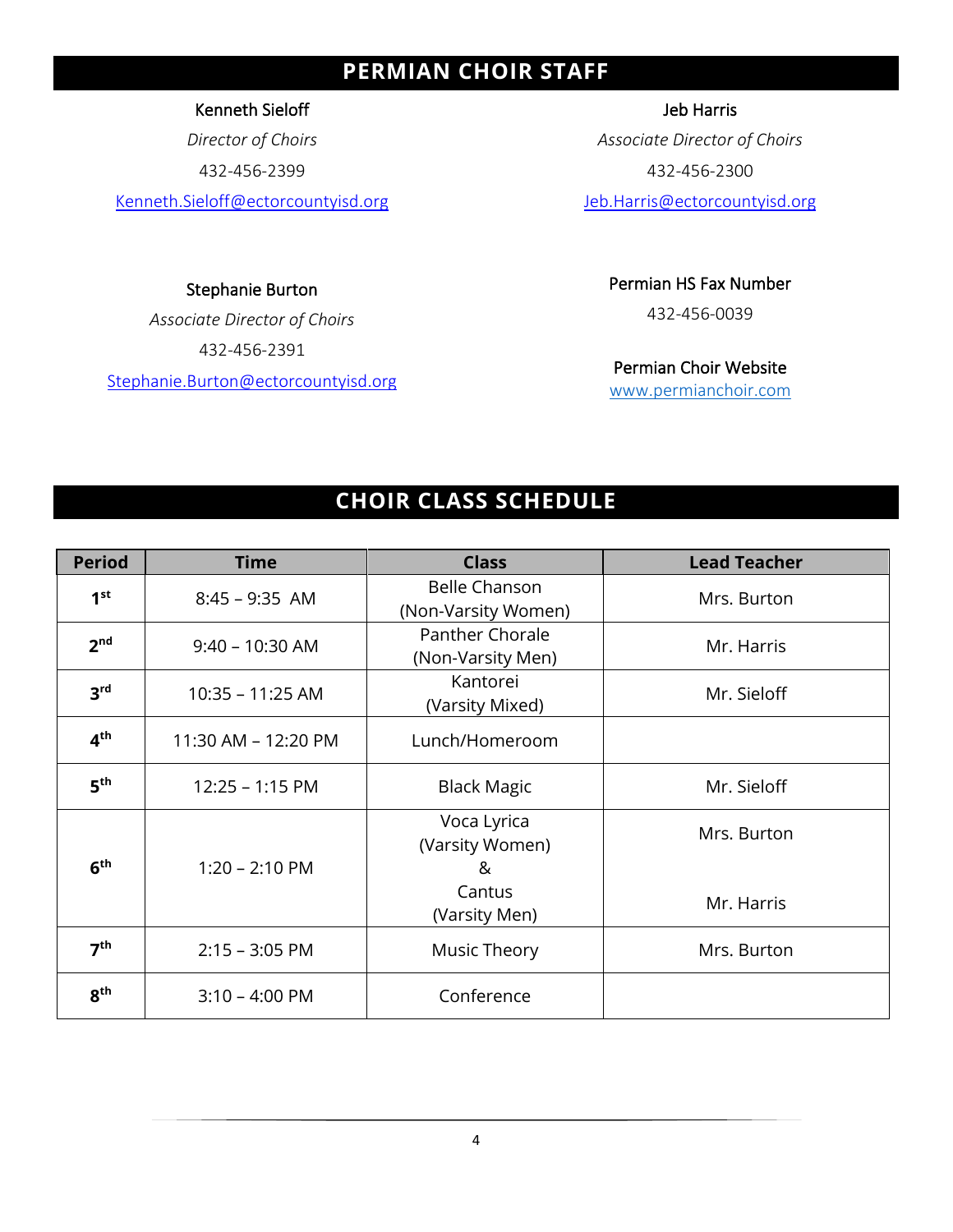# **CHOIR CLASS DESCRIPTIONS**

#### <span id="page-4-0"></span>**Belle Chanson**

Lead Teacher: Mrs. Burton

A non-varsity women's chorus focusing on voice building and performance. This group is comprised of 9th-12th grade women. This class meets  $1<sup>st</sup>$  period (8:45 – 9:35 AM).

#### **Panther Chorale**

Lead Teacher: Mr. Harris

A non-varsity men's chorus focusing on voice building and performance. This group is comprised of  $9<sup>th</sup>$ -12<sup>th</sup> grade men. This class meets  $2^{nd}$  period (9:40 – 10:30 AM).

#### **Voca Lyrica**

Lead Teacher: Mrs. Burton

A varsity women's chorus focusing on performance. This class is comprised of the women from both 6<sup>th</sup> period (1:20 – 2:10 PM) and Kantorei (3rd period, 10:35 – 11:25 AM). This group meets on Monday nights as scheduled. Special practices may be required.

#### **Cantus**

Lead Teacher: Mr. Harris

A varsity men's chorus focusing on performance. This class is comprised of the men from both 6th period (1:20 – 2:10 PM) and Kantorei (3rd period, 10:35 – 11:25 AM). This group meets on Monday nights as scheduled. Special practices may be required.

#### **Kantorei**

Lead Teacher: Mr. Sieloff

A varsity mixed chorus focusing on performance. This class meets  $3^{rd}$  period (10:35 – 11:25 AM). Members of Kantorei are also part of Cantus and Voca Lyrica. This group meets on Monday nights as scheduled. Special practices may be required.

#### **Black Magic**

Lead Teacher: Mr. Sieloff A select performance pop ensemble chosen by audition, this class meets 5<sup>th</sup> period (1:20 – 2:10 PM).

### **ADDITIONAL COURSES**

#### <span id="page-4-1"></span>**Music Theory Advanced Placement (AP)**  $7<sup>th</sup>$  period (2:15 – 3:05 PM)

Lead Teacher: Mrs. Burton

This class is offered to any student at PHS who has previously had instrumental and/or vocal training and who desires to further enhance his/her skills and possibly consider a career in the field of music.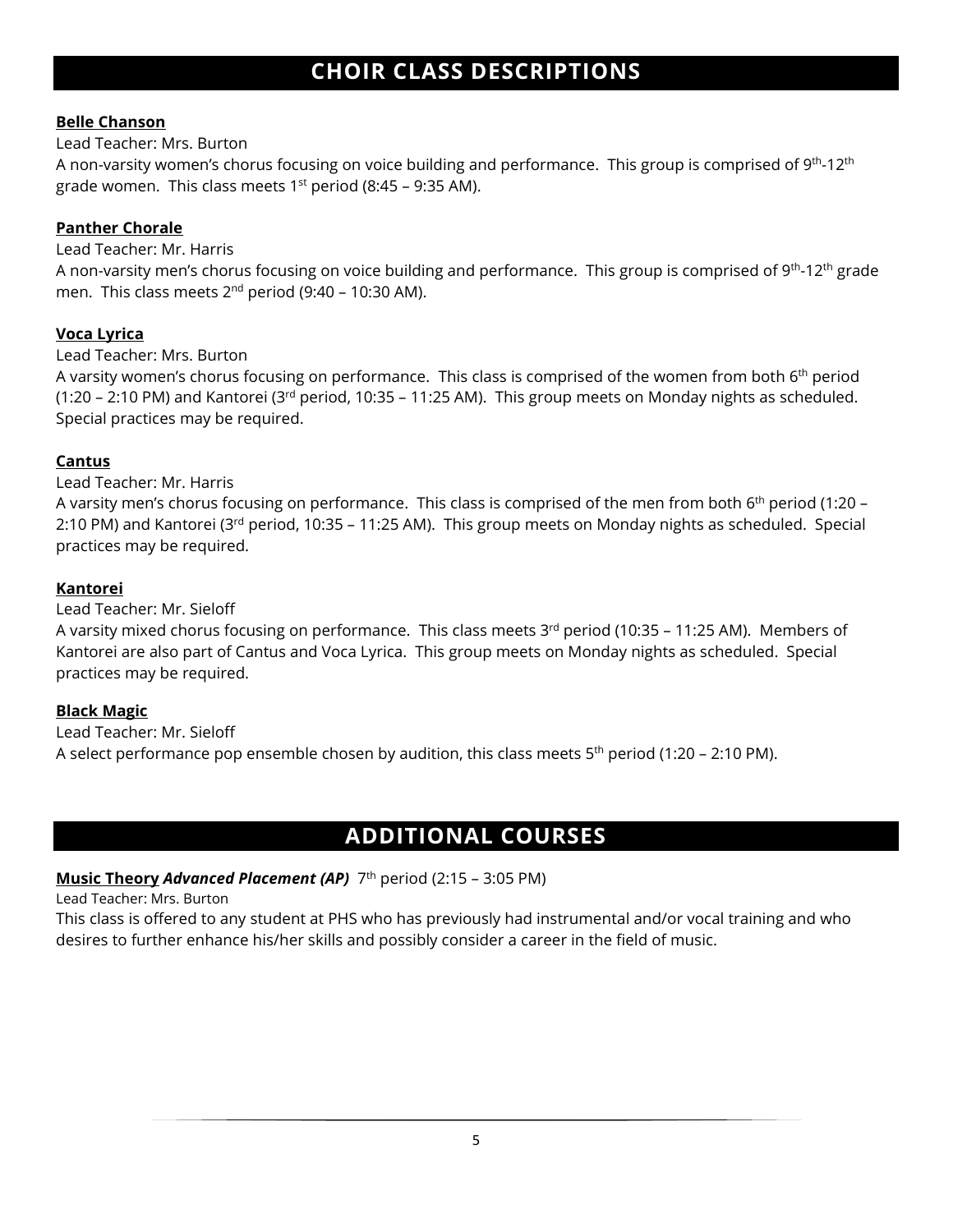# **PROGRAM PARTICIPATION**

<span id="page-5-0"></span>Membership in the Permian Choir program is open to every student enrolled at Permian HS regardless of previous musical experience. All students are assessed and provided with the opportunity to work in an ensemble that corresponds with demonstrated skills and musical experience. As a member of this program, students are expected to behave in accordance with both the ECISD and Permian Choir Code of Conduct and put the reputation of this organization above their own. In order to maintain the integrity of the program and provide a positive learning environment for all students, consistent in-class discipline problems, multiple placements in AEC, discipline referrals for fighting and/or other aggressive acts will result in a loss of privileges within the organization, including but not limited to: removal from an ensemble, loss of traveling privileges, suspension from performances, and/or removal from the program entirely.

# **CLASS SUPPLIES**

<span id="page-5-1"></span>**Music –** All music is furnished at no expense to the student. (Some music for individual competition must be purchased by the student). Music is expensive and students are expected to take care of it. Music is to be kept in the choir folder at all times. If music is lost or damaged, the student will pay for the replacement of the music.

**Folder –** All students in the Permian Choir are issued a black choir binder. Students should store their music and/or materials distributed throughout the year in this folder. Students will receive a daily grade for having their assigned folder and materials in hand at the beginning of rehearsals. Lost, damaged, or defaced folders must be replaced immediately.

**Pencil –** Each folder will be supplied with one pencil. Students should sharpen this pencil at the beginning of class if necessary. Pens are not acceptable and should not be used to mark in music.

## **CELL PHONES**

<span id="page-5-2"></span>Our goal is to maintain 100% focus on camaraderie and musical excellence during rehearsals and performances. Therefore, cell phone use is strictly prohibited.

Rehearsals: upon entering the classroom, cell phones must be placed in the assigned slot at the front of the classroom.

Performances: cell phones will be placed in an assigned box and kept in a locked room.

**We will strictly follow the Permian HS cell phone policy - if any choir director (regardless of who is teaching) observes a student using a cell phone during a rehearsal, that phone will immediately be confiscated and turned into the office (not returned at the end of class).** There will be NO exceptions to this rule! Failure to turn over a cell phone on the first request will immediately result in a second request. Failure to turn over a cell phone after the second request will result in disciplinary action from a principal.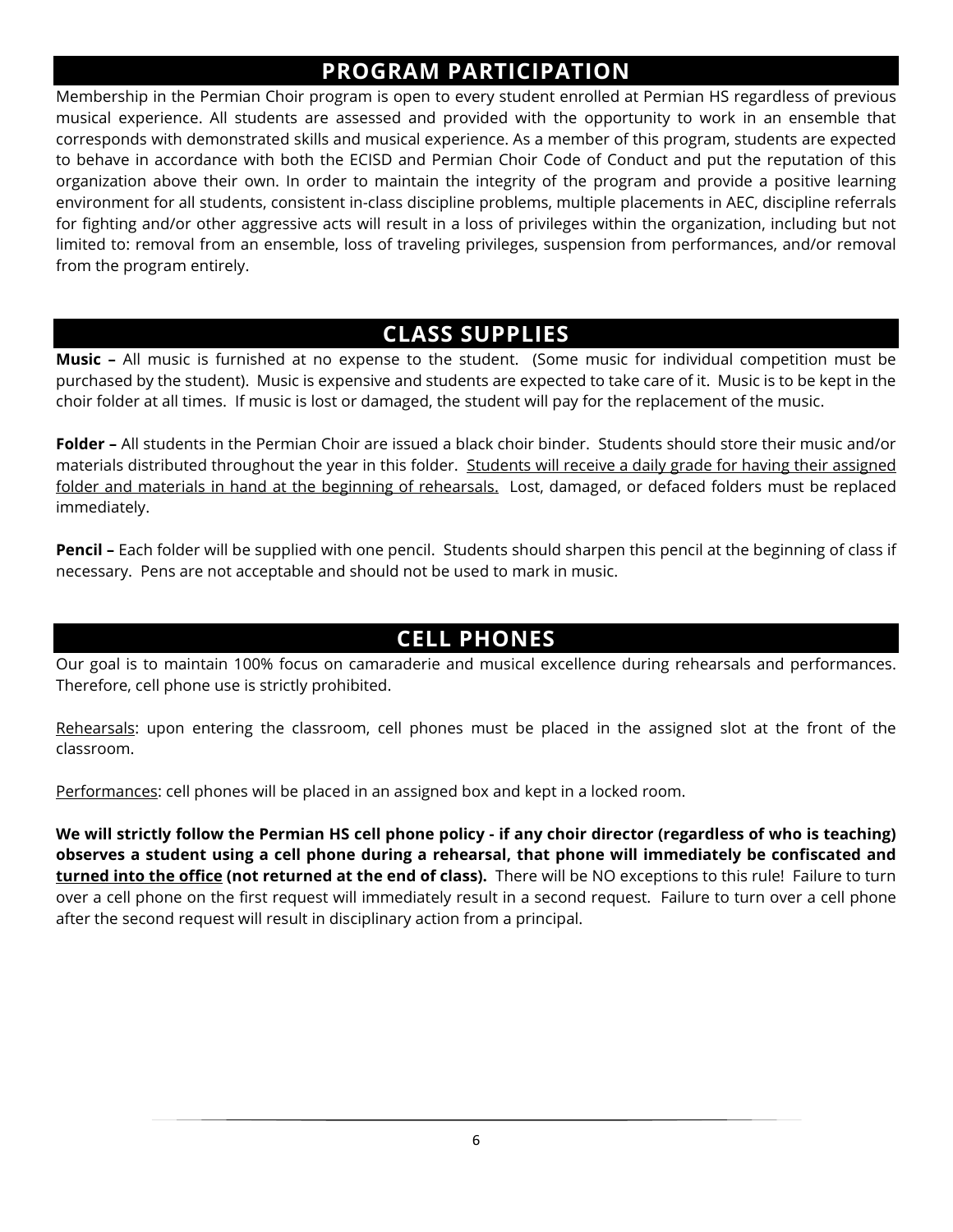# **GRADING SYSTEM**

<span id="page-6-0"></span>Students will be assessed in accordance with the Texas Essential Knowledge and Skills for High School Fine Arts. Furthermore, grades in the Permian Choir program will be earned and based on personal accountability. Students who work hard and are committed on a daily basis will be successful! A choir member's six weeks grade will be an average of the following:

#### **Summative Assessments (50%) – Assessment/Application of Acquired Knowledge & Skills**

- Formal Concert Performances Live performances are the best methods of evaluation through which the student can demonstrate knowledge of appropriate choral tone, vocal technique, understanding of stylistically appropriate performance practice, communication skills, and appropriate audience etiquette.
- Formal essays & descriptive writing
- Formal assessments of music theory
- Individual sightreading performance assessments
- Repertoire performance assessments
- Digital portfolios and other major classroom projects

#### **Formative Assessments (45%) – Assessment of Daily Work & Ensemble Rehearsal Skills**

- Daily rehearsal preparation & participation
	- o *Is the student prepared for and engaged in the learning process?*
- Student contributions to rehearsal
	- o *Is the student positive and productive in their work? This can be assessed through a wide variety of interactions and assessments, but will measured primarily through engagement with the instructor and peers.*
- Student response journals, feedback, critiques, and other written observations
- Assessments of music theory knowledge and aural skills (independently and in groups)
- Assessments of sightreading skills (independently and in groups)
- Assessments of rhythmic and melodic dictation skills
- Student score preparation
- Performance during sectionals / other required rehearsals points will be deducted for any behavior that inhibits an ensemble from achieving its established goals

#### **Planner (5%)**

• Each student must maintain a planner as a student at PHS. This portion of the grade will align with PHS guidelines for maintaining a planner.

#### **MAKE-UP WORK**

Assignments and assessments will be posted in Schoology for students to access and review. Make-up work or extra time to complete assignments will be provided to students in keeping with ECISD policy. It is the responsibility of the student to ask about any missed assignments when they return and discuss with the teacher the timeframe in which the work must be completed. Students that miss any written/aural skills assessments or assignments because of an absence will have two days/per missed day to make up the assignment. Assessments not completed within this period will result in a zero. Performance assessments will be made up by appointment with the director.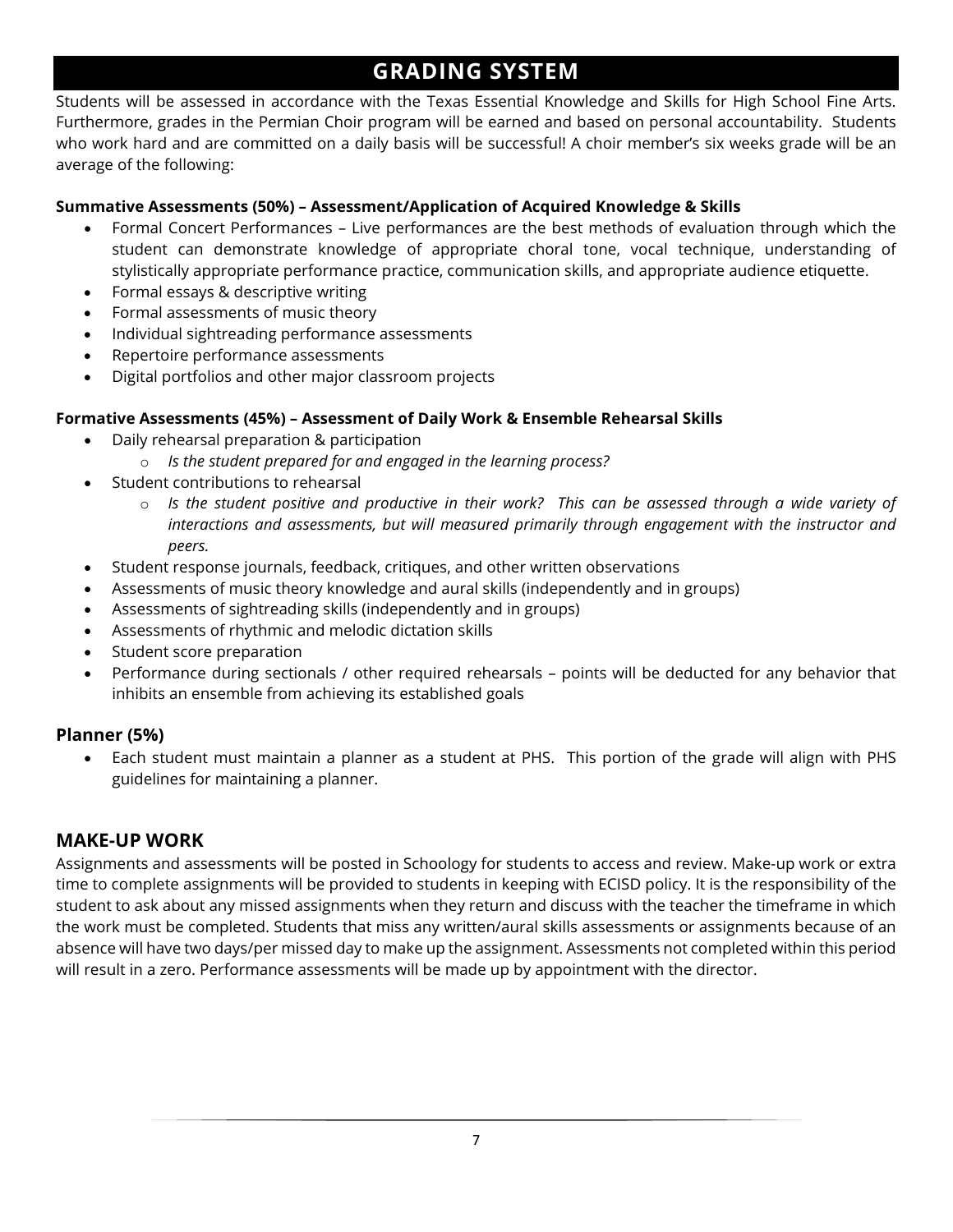# **REHEARSAL / CONCERT ATTENDANCE**

#### <span id="page-7-0"></span>**Participation in rehearsals and performances** *outside of class time* **is part of the choir program at Permian High School.**

- Choir is a performance-based class. Concerts AND rehearsals are required.
- Punctual attendance is required at all rehearsals and concerts. Absence/Tardiness will not be tolerated.
- All rehearsals and concerts are required unless excused in advance by the student's primary director and Mr. Sieloff.

**Concerts are NOT considered extra-curricular activities by the University Interscholastic League (UIL), therefore attendance and participation is mandatory and a major part of the student's grade.** 

#### **GUIDELINES FOR EXTRA REHEARSALS & CONCERT ATTENDANCE**

#### **General**

- If a student misses a rehearsal or concert due to a last-minute issue, Mr. Sieloff and the student's primary choir director should be contacted as soon as possible.
- All communication regarding unanticipated absences from rehearsals or concerts must be made with the student's director within 24 hours.

#### **Excused Absence**

- The student must submit an "Absence Request" prior to the event.
- Defined as an absence resulting from illness, serious illness in the family, or bereavement.
- Excused absences for concerts and rehearsals outside of class time are at the discretion of Mr. Sieloff along the student's primary director.

#### **Unexcused absence**

- Will result in a zero test grade which will significantly impact a student's average for the grading period and may result in a student's dismissal from his/her respective ensemble.
- See "Make-Up Procedure" for information about making up the grade for a missed rehearsal or performance.

#### **ABSENCE REQUESTS**

- **If a student knows prior to the rehearsal or concert that he/she will be tardy or absent due to an unavoidable conflict, the student must submit an ABSENCE REQUEST form which can be found on the Permian Choir website [\(www.permianchoir.com](http://www.permianchoir.com/) select "Student Portal" in the main menu). Absence Requests submitted less than 24 hours before a rehearsal or concert will not be accepted and will result in an unexcused absence.**
- It is the responsibility of the student to communicate a conflict ahead of time to their primary director so that we may help resolve a conflict if possible.

#### *VERY IMPORTANT: Since ample advance notice is given for concerts and extra rehearsals, a job will not be considered as an excused absence. Driver's Education will not be considered as an excused absence for concert attendance.*

- Conflicts with other Permian activities scheduled at the same time should be brought to the attention of Mr. Sieloff, along with the student's primary director, and we will contact the PHS teacher or coach in charge to seek an excused absence from the conflicting activity. These are handled on a case-by-case basis.
- UIL activities and competitions, according to the school district, receive top priority. Students are not permitted to miss UIL activities and competitions/concerts of one organization for rehearsals, practices, or recreational activities (such as banquets) of another organization.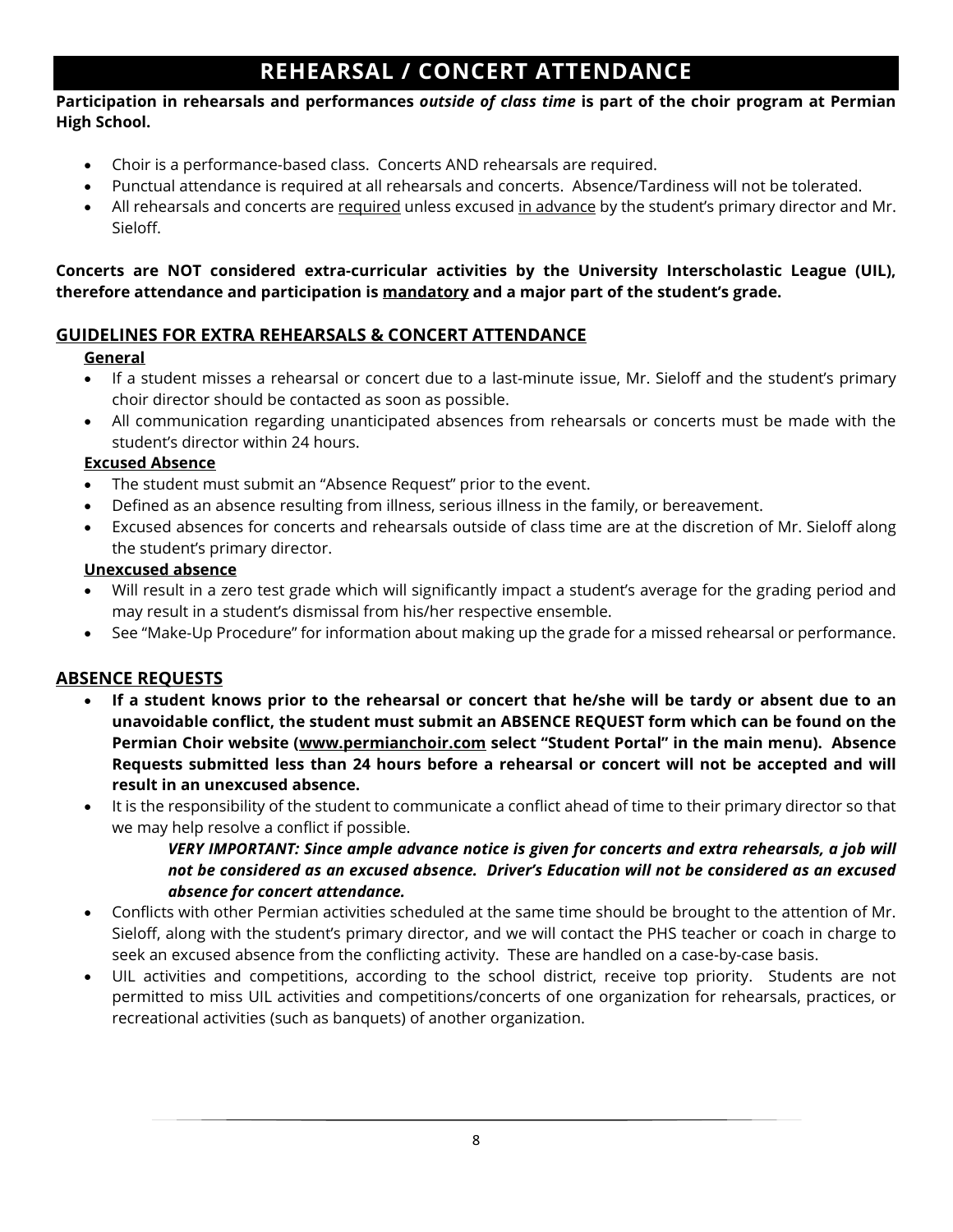# **MONDAY NIGHT REHEARSALS**

<span id="page-8-0"></span>Monday evenings must be reserved and free of any conflict for all members of the Permian Choir program for the second semester. All-Region practices may also occur on Mondays in the Fall Semester. Monday night rehearsals will be announced well in advance and schedules should be kept open in the second semester in order to attend. Students who are aware of a conflict in advance of a Monday Night Rehearsal should inform their primary director as soon as possible and submit an Absence Request on the Permian Choir website [\(www.permianchoir.com](http://www.permianchoir.com/) select "Student Portal" in the main menu).

*VERY IMPORTANT: Do not schedule activities (especially classes) on the evenings of your extra rehearsals! You should not schedule to work at this time. These rehearsals are for the benefit of the entire choir department as we prepare for special performances and competitions. Students will be notified if a rehearsal is to be abbreviated or cancelled.*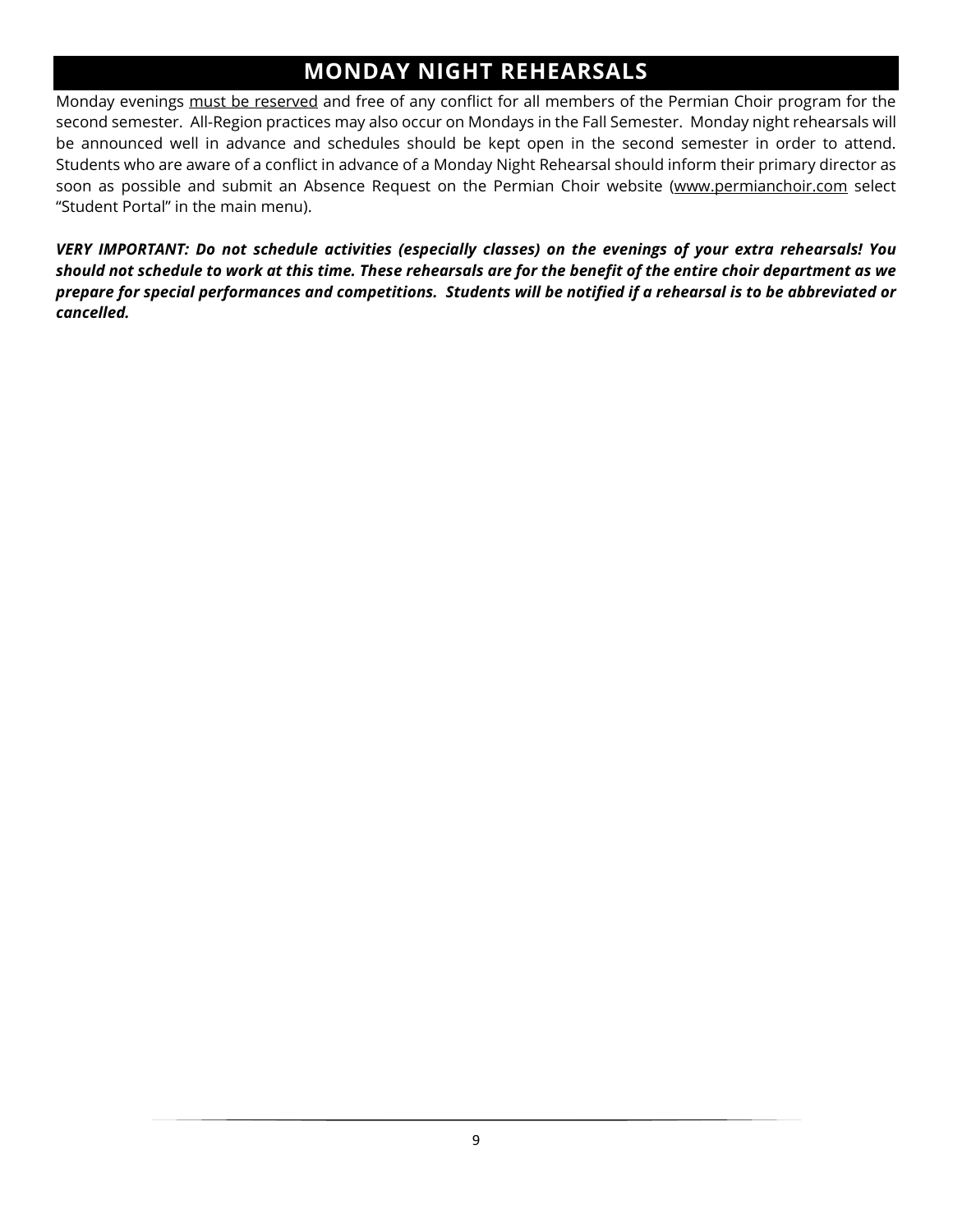# **REHEARSAL EXPECTATIONS AND GUIDELINES**

<span id="page-9-0"></span>The success of a choir is determined by the way it rehearses. How it rehearses is determined by the conduct and cooperation of the student. Be patient, attentive, careful, and cooperative in observing these rehearsal expectations. When a director has to discipline and control rather than direct, the rehearsal and eventually the choir is headed for failure. Good behavior and attitude, and self-discipline are essential to producing a GREAT CHOIR. If you are successful, the choir is successful.

- 1. Always be early so you are on time for all rehearsals and performances. You should be in your place, with required materials by the time the second bell rings or the rehearsal is to begin. PHS tardy policy is enforced.
- 2. Please take care of restroom breaks before the rehearsal begins. Notify teacher of health concerns in advance.
- 3. Enter the choir room with a mature, energetic, and positive attitude.
- 4. The use of cell phones is not permitted during rehearsals or performances. Cell phones must be placed in backpacks upon entering the classroom.
- 5. Be responsible and professional. Always have your folder, music, and pencil.
- 6. Maintain respect for the choir facilities. You may not play any piano without permission from a director!
- 7. Keep the room orderly and clean. Do not bring food, candy, or drinks in the choir room unless given permission by the director. If you are not taking your music home, make sure you return it to the correct folder shelf. The choir room is not to be used as your personal locker.
- 8. No gum in rehearsals. You cannot properly sing with gum in your mouth.
- 9. Respect everyone around you.
- 10. Be conscious of good posture at all times.
- 11. Keep your eye on the conductor during rehearsals and performances.
- 12. Listen to the teacher or conductor at all times. Talking while the conductor is rehearsing or giving instructions is never appropriate.
- 13. Take a mature attitude toward corrections. Don't be a know it all!
- 14. Rehearsals are not over until the director dismisses the choir. Do not begin to put your folders away until instructed to do so.
- 15. Stay involved in the rehearsals from start to finish. Rehearsals are not for personal grooming, catching up on the latest gossip, or doing homework.
- 16. Approach rehearsals as well as performances with OPTIMISM, ENTHUSIASM, DETERMINATION, AND YOUR WHOLE-HEARTED ATTENTION.
- 17. **Take pride** in the Permian Choir program. You are part of something very unique!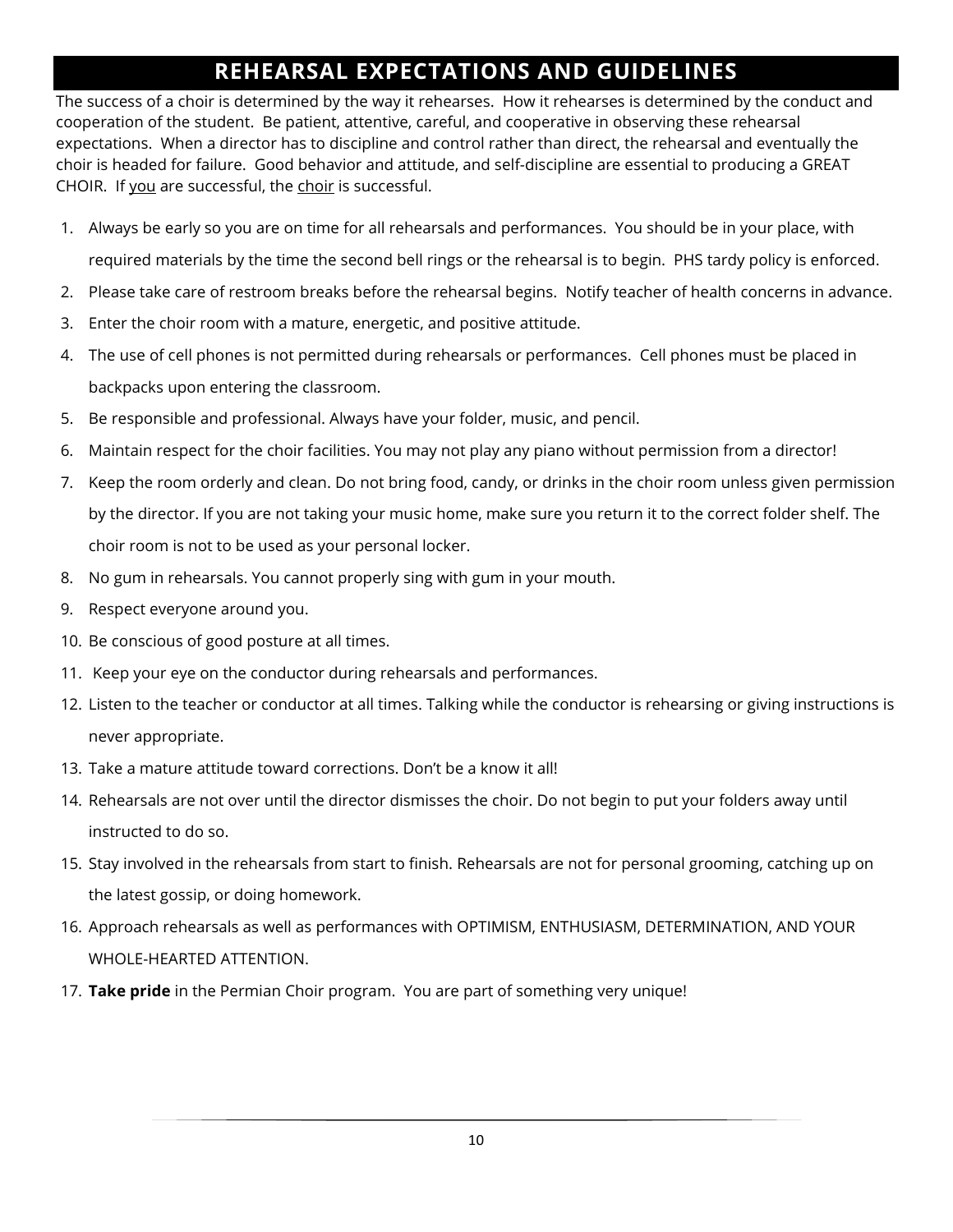# **CONCERT ETIQUETTE**

<span id="page-10-0"></span>Please review the following rules of concert etiquette. Should any student be removed from the concert (either on stage or off) they will receive no credit and will not be given a make up assignment. It is imperative that all students behave in a professional manner.

#### **When Performing:**

- 1. Enter the stage quietly and quickly. DO NOT wave to anyone in the audience and DO NOT talk to anyone next to you on stage. Face the audience and smile.
- 2. During the song your attention should be on the conductor at all times. DO NOT look into the audience or at your neighbor or you may miss an important cue. Even if you are not singing, your focus should still be on the conductor.
- 3. DO NOT chew gum. This isn't allowed in rehearsal and isn't allowed on stage.
- 4. DO NOT talk between songs. The conductor may address the audience during this time to tell them about the songs you are singing. Face the audience and smile.
- 5. When your performance is over, wait for your conductor to cue you to move off stage. Exit the way we practice in rehearsal…quietly and quickly, and to your assigned seats. Do not move out of the seating chart when moving to your seats in the auditorium.
- 6. Remember any sort of disruptive behavior will be recognized by the audience. You are part of a group. You ALL work very hard and ALL deserve to be heard by your friends and family. If certain individuals call attention to themselves throughout the performance, it will take attention away from the entire group. Remember…keep your hands at your sides and stand with your weight on both feet. You will sound and look your best this way.
- 7. Finally, HAVE FUN and enjoy the music you worked so hard on!

#### **When In the Audience:**

- 1. While the performance is in progress, remain seated and quiet. DO NOT leave the auditorium unless the situation is emergent. If this is the case, try to leave only between songs, not in the middle of them.
- 2. DO NOT hum or clap along with the performers, unless specifically invited to do so.
- 3. Show your appreciation for the performance by clapping after each selection. You will know the performance is finished when the conductor's hands are down. Whistling and cheering ARE NOT appropriate at a formal concert.
- 4. DO NOT talk or whisper during the performance. Listeners and performers are also distracted by sounds from programs, candy wrappers and other noises.
- 5. Be respectful and supportive of your classmates on stage. DO NOT laugh at or mock performances.
- 6. DO NOT bring a cell phone or any other noise making electronic device into the auditorium.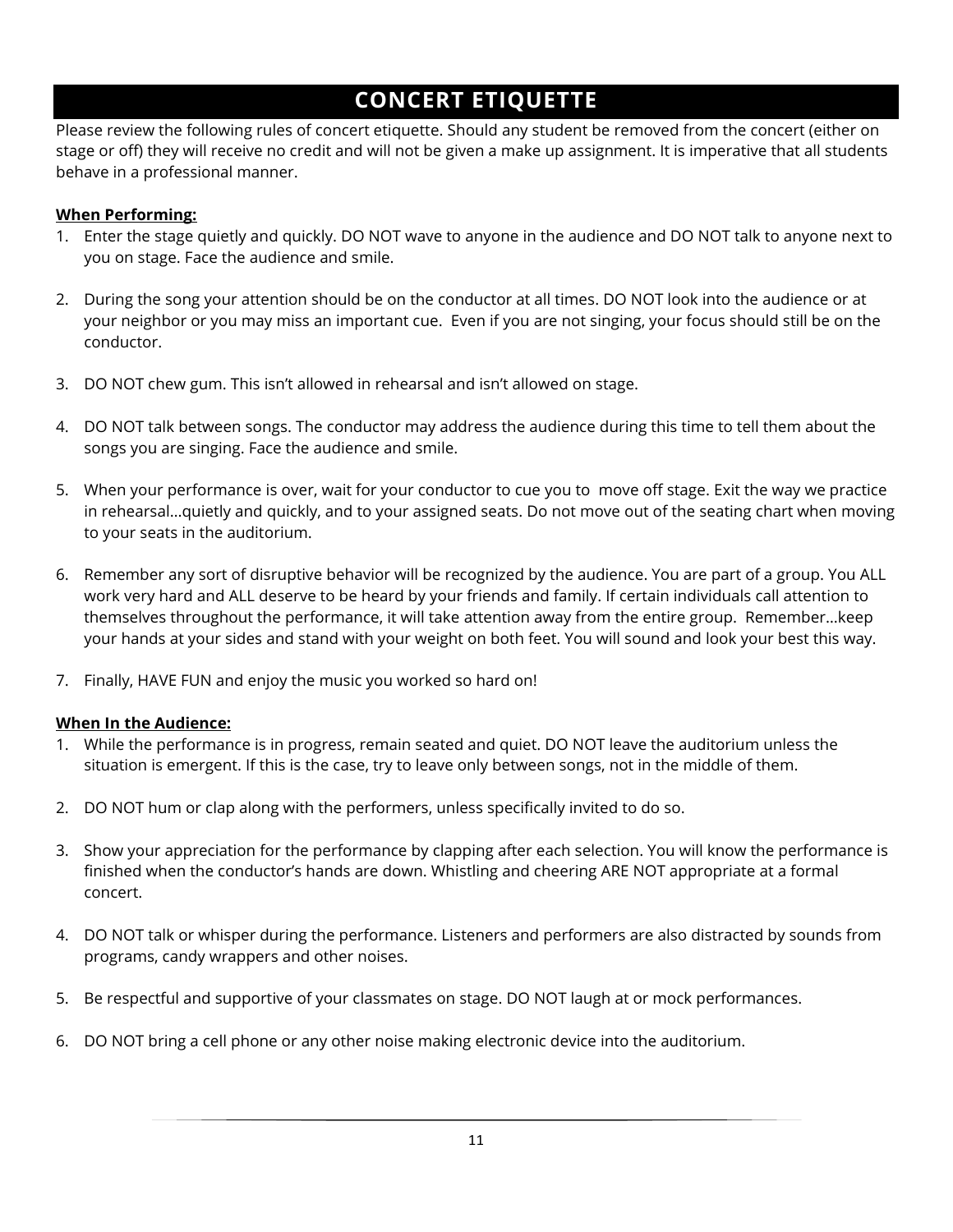# **FORMAL ATTIRE**

<span id="page-11-0"></span>Permian Choir members will be issued formal attire to wear in most concerts and at all UIL and festival competitions. You are expected to treat formal attire with care and pride. **The cleaning of all formal attire items will be handled by the Choir program at the end of the year.** Periodic cleaning and care of your formal attire items will be your responsibility throughout the year.

#### **ALL TREBLE CHOIRS**

- Treble choir members will be issued a black, floor-length dress.
- Members of non-varsity treble choirs must wear black closed-toed shoes (not sandals). These are to be provided by the student.
- Members of varsity treble choirs will be assigned a black shoe as part of the uniform.
- Personal jewelry is limited to small earrings and small bracelets. No necklaces.

#### **KANTOREI and CANTUS**

- Varsity tenor-bass choir members will be provided with a tuxedo package which includes a black tuxedo tail jacket, white pique tuxedo shirt, black tuxedo pants, white pique vest, white pique bowtie, and black tuxedo shoes.
- Tuxedo shirts must be pressed before each concert, and must appear well-kept.
- Students must wear a white undershirt underneath the white tuxedo shirt.
- **Long black dress socks** are to be provided by the student.

#### **PANTHER CHORALE**

- Panther Chorale members will be provided will be provided with a black shirt, black tuxedo pants, white vest, and white long tie.
- Solid black **dress shoes** and long black **dress socks** are to **be provided by the student**.
- Students who do not have the financial ability to provide solid black shoes should notify Mrs. Burton when receiving formal attire. Waiting until the night of the concert is not acceptable and may result in removal from the program.

Kantorei members will also receive a garment bag that should be used only for formal attire storage throughout the year. These garment bags must be returned at the end of the year. The replacement cost for lost or damaged bags is \$50.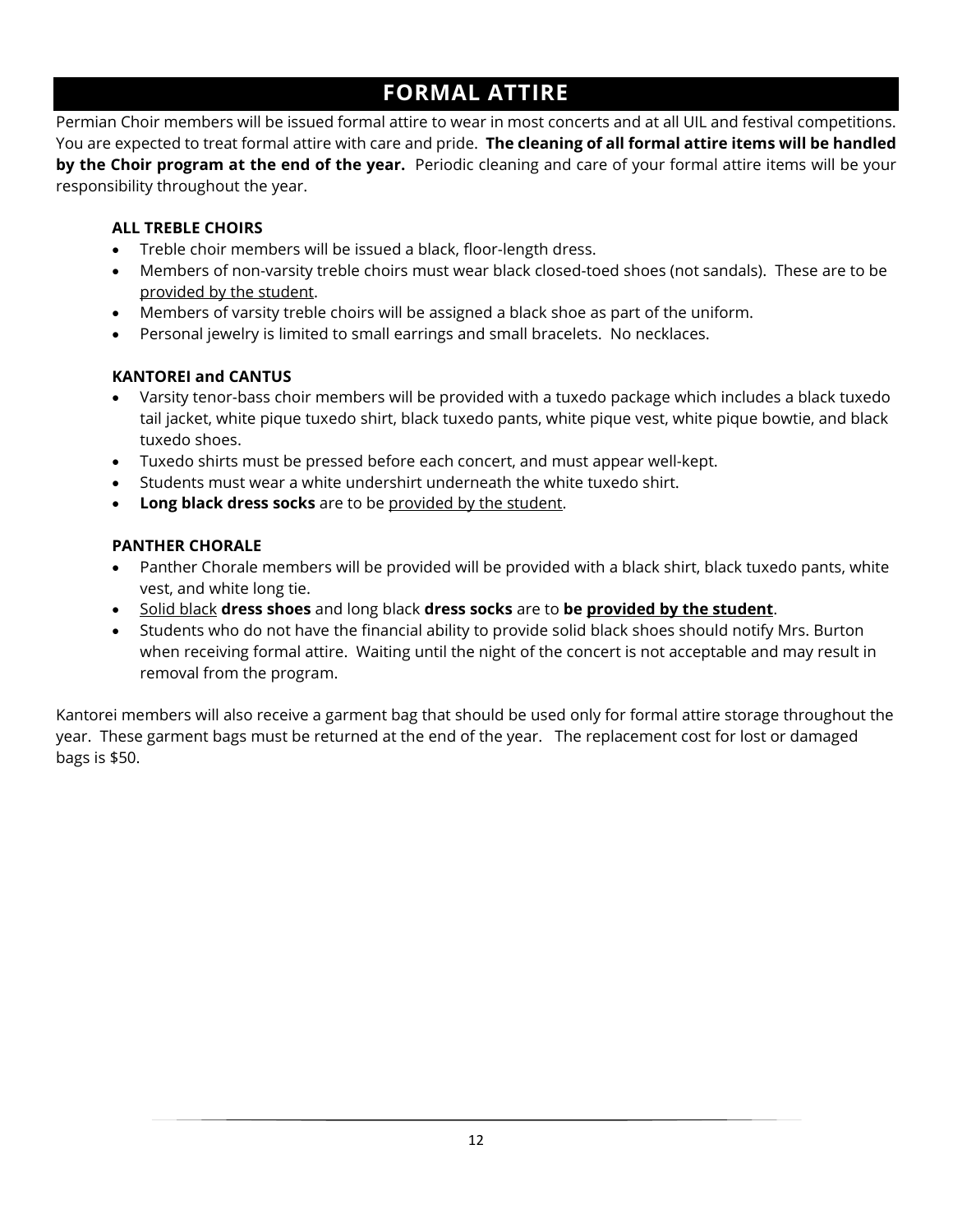# **STUDENT FINANCIAL OBLIGATIONS**

<span id="page-12-0"></span>Our goal as a choir department is to keep all student fees to a minimum. The following list contains most of the anticipated costs (mandatory and optional) that are associated with choir. Please note that all payments can be made online at [www.permianchoir.com,](http://www.permianchoir.com/) on CutTime, or with check/cash. Checks should be made payable to Mojo Choir.

Students will be shown the procedure for depositing money into the lock box in the Choir Room. All money turned into the PHS Choir should be deposited in the lock box and NOT "handed" to a choir director. Before depositing CASH in the lock box, all students are encouraged to receive a receipt from a director. Directors / Booster Club are not responsible for "lost" cash payments if a receipt is not requested.

#### **Non-Varsity Choir Assessment** (Belle Chanson & Panther Chorale)**: \$75.00**

Assessments must be paid by all members of Belle Chanson and Panther Chorale. This fee covers all miscellaneous expenses not covered by ECISD, in particular: a choir t-shirt, formal attire purchase and maintenance, rehearsal/performance meals, party expenses, and contest entry fee supplements.

#### *OPTIONAL* **All-Region Entry Fee (\$15.00)**

Participating in the All-Region process develops our students' skills and work ethic. We strongly suggest this for all of our students. This fee pays for the entry into the contest. *This fee is included in the Varsity Choir Assessment. The deadline to enter is October 1st. This fee must be paid before that date.*

#### **Varsity Choir Assessment** (Voca Lyrica, Cantus, & Kantorei)**: \$100.00**

Assessments must be paid by all members of Voca Lyrica, Cantus, and Kantorei. This fee covers all miscellaneous expenses not covered by ECISD, in particular: a choir t-shirt, formal attire purchase and maintenance, rehearsal/performance meals, party expenses, and contest entry fee supplements. This fee automatically includes the All-Region entry fee.

# **FUNDRAISING**

<span id="page-12-1"></span>Choir members will have the opportunity and option to participate in numerous fundraisers during the school year. For several of the fundraisers, the profit from each student's sales will be credited to that student and applied toward expenses in choir. We encourage students in all grade levels to participate in the fundraisers to begin raising money for this year or future trips.

# **PRIVATE VOICE LESSONS**

<span id="page-12-2"></span>Private voice lessons are strongly encouraged for all members of the Permian Choir program. These lessons will enhance and improve vocal and musical development. Voice lessons take place during the choir class period, once per week. This year, voice teachers may also schedule lessons outside of the regularly scheduled class time and school day. Please contact one of our private voice teacher directly if you are interested. The charge is \$23 for a halfclass and \$40 for a full-class lesson.

Kimberly Corman – 432.413.2622 David Cox – 817.729.7282 Justine Falch – 918.323.6560 Kathy Lollar – West Texas Music Academy If you need assistance selecting from these voice teachers, please complete the form in the packet. We are more than happy to guide you to the teacher that has openings in your student's class period.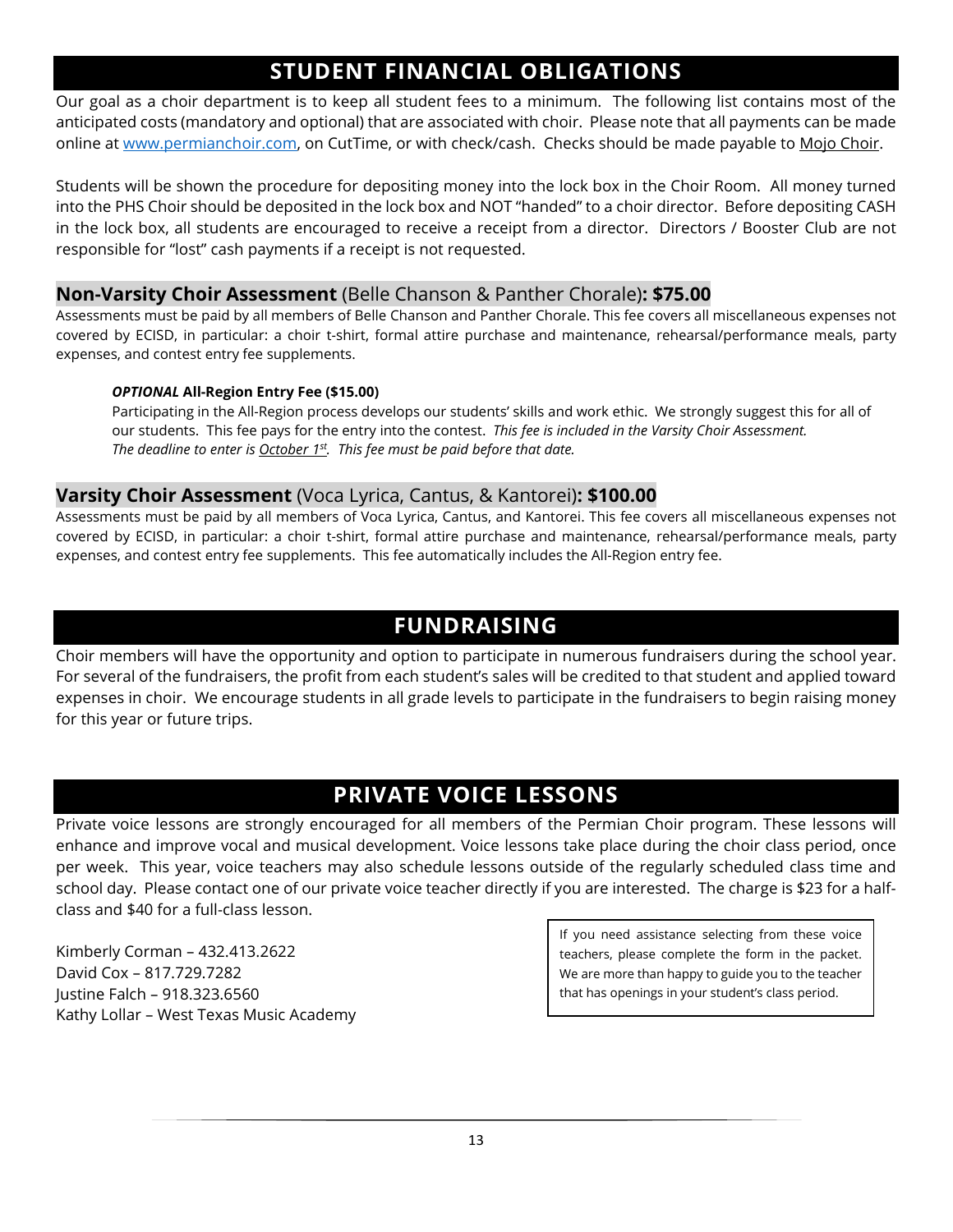# **LETTER JACKETS**

<span id="page-13-0"></span>To receive PHS Choir letter jacket, choir students must complete at least one year of satisfactory choir membership before they may order a letter jacket (or service stripe), be a "member in good standing" during his/her choir tenure, and must have participated in all required performances, concerts, contests, etc. Choir members must accumulate a total of 95 points to earn a letter jacket. Each additional service stripe requires an additional 50 points. Points are cumulative beginning in the 9th grade.

Each choir student may be awarded only one (1) letter jacket while a high school student in ECISD (not one per activity), but may letter in as many activities as he/she is able (per UIL rules). **In order to qualify for a letter jacket or service stripe, students must complete the required form and return it to Mr. Sieloff by the announced due date.**

| <b>TMEA</b>                        | 10 points/year for auditioning for the Region Choir<br>15 additional points for advancing to Region<br>20 additional points for certifying for Pre-Area<br>25 additional points for certifying to Area<br>*If a student makes the All-State Choir he/she earns their letter<br>immediately                                                                                                                   |
|------------------------------------|--------------------------------------------------------------------------------------------------------------------------------------------------------------------------------------------------------------------------------------------------------------------------------------------------------------------------------------------------------------------------------------------------------------|
| UIL SOLO & ENSEMBLE (S&E)          | 5 points for performing a solo at S&E<br>10 additional for performing a Class 1 solo<br>10 additional points for a 1 <sup>st</sup> division rating advancing to State S&E<br>10 additional points for participating in the State S&E event                                                                                                                                                                   |
|                                    | 5 points for performing in a Class 1 Ensemble at S&E<br>10 additional points for a 1 <sup>st</sup> division rating advancing to State S&E<br>10 points for participating in the State S&E event                                                                                                                                                                                                              |
|                                    | 5 additional points for performing a Class 2 solo at S&E<br>5 additional points for a 1 <sup>st</sup> division rating<br>5 additional points for performing in a Class 2 Ensemble<br>5 additional points for a 1 <sup>st</sup> division rating in a Class 2 Ensemble<br>*If a student takes a Class 1 solo to Stat S&E and earns a 1 <sup>st</sup> division<br>rating, he/she earns their letter immediately |
| <b>Concert &amp; Sight-Reading</b> | 10 points for earning a Sweepstakes at C&SR<br>5 points for earning a 1 <sup>st</sup> division in concert<br>5 points for earning a 1 <sup>st</sup> division in sight-reading                                                                                                                                                                                                                                |
| <b>Private Lessons</b>             | 5 points per semester for participating in private voice lessons.<br>(Private teacher and director must verify)                                                                                                                                                                                                                                                                                              |
| <b>Black Magic &amp; The Gents</b> | 5 points per semester for participating in Black Magic and/or The Gents                                                                                                                                                                                                                                                                                                                                      |
| <b>Service Points</b>              | 10 points per semester for serving as a member of the Choir Council<br>5 points per semester for serving as a section leader                                                                                                                                                                                                                                                                                 |
| <b>Choir Camps</b>                 | 2 points per day/evening of participation (Verification by director)                                                                                                                                                                                                                                                                                                                                         |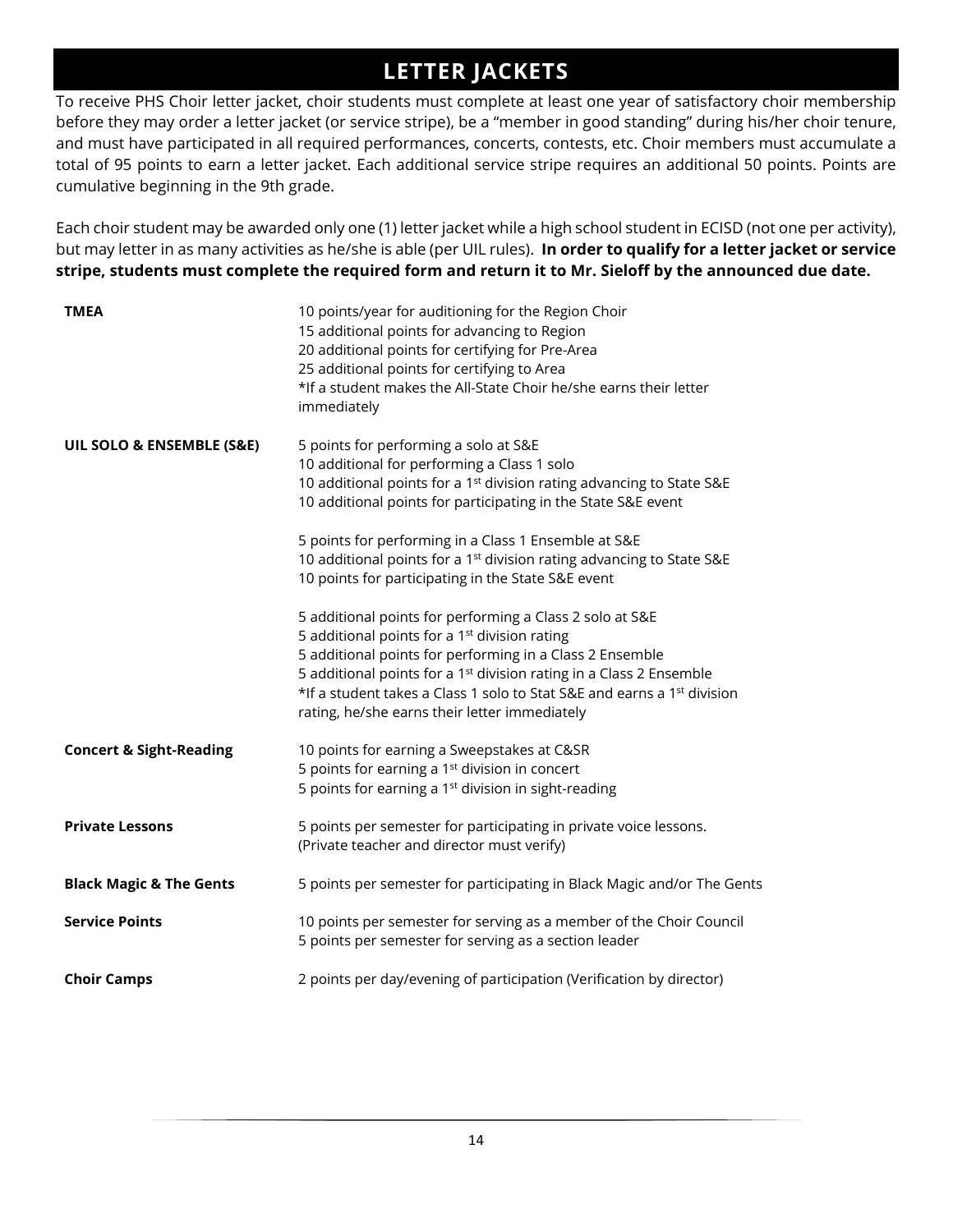# **COMMUNICATION**

- <span id="page-14-0"></span>**Website** In an effort to communicate with parents in an easier and more efficient manner, we will post information on our website: **[www.permianchoir.com](http://www.permianchoir.com/)**.
- **Facebook** For most events, we will post reminders on our Facebook page. Feel free to like our page. It can easily be found by searching for Permian Choir on Facebook.

**Remind (text messages)** Many people prefer to receive text alerts for events. Both students and parents can sign up for these messages through Remind. To do so, please text **@phscho** (with the @ sign) to **81010.** We do send a lot of messages through this system. **CLASS CODES:** Belle Chanson = @bchanson Panther Chorale = @panthcho Voca Lyrica = @vocalyric Cantus = @cantuscho Kantorei = @phskanto

**Charms** We will be using an online computer database/record-keeping system for choir called "Charms." On this system you will be able to provide updates to your contact information and check your student's financial balances.. Please take a moment to provide us with your contact information ASAP. Login information will be included in the beginning-of-year meeting.

# **ALL-STATE CHOIR AUDITIONS**

<span id="page-14-1"></span>Throughout the year, students will be provided the opportunity to compete for special honors and membership in select choral groups. These events require dedication and a commitment to hard work. Competition and challenges encourage growth both as a singer and an individual. These events are valuable learning tools for all of our students. All students wishing to participate in these events must meet UIL Eligibility Guidelines and be members in good standing.

All students in the Permian Choir are strongly encouraged to participate in the TMEA All-State Choir Auditions and/or the Freshman/Junior High Region Choir Auditions. Participation in these auditions exposes students to literature and performance opportunities not typically experienced in the traditional choral classroom. These auditions are competitive and require deliberate practice on the part of the student. More details regarding this audition process can be found on the choir website[, www.permianchoir.com.](http://www.permianchoir.com/) *Additional fees apply*.

# **SOLO & ENSEMBLE CONTEST**

<span id="page-14-2"></span>Each year, students in the Permian Choir have the opportunity to study, prepare, and perform vocal solo repertoire. We offer students this opportunity to promote the development of individual musicianship and rehearsal skills. For those students that desire to take their work beyond the practice room, we offer them the opportunity to participate in the UIL Solo & Ensemble Contest. Students that participate in this event are evaluated based on their fundamental technique, musical preparation, and the authenticity of their performance. More detailed information will be distributed and posted online as each event approaches. *Additional fees apply.*